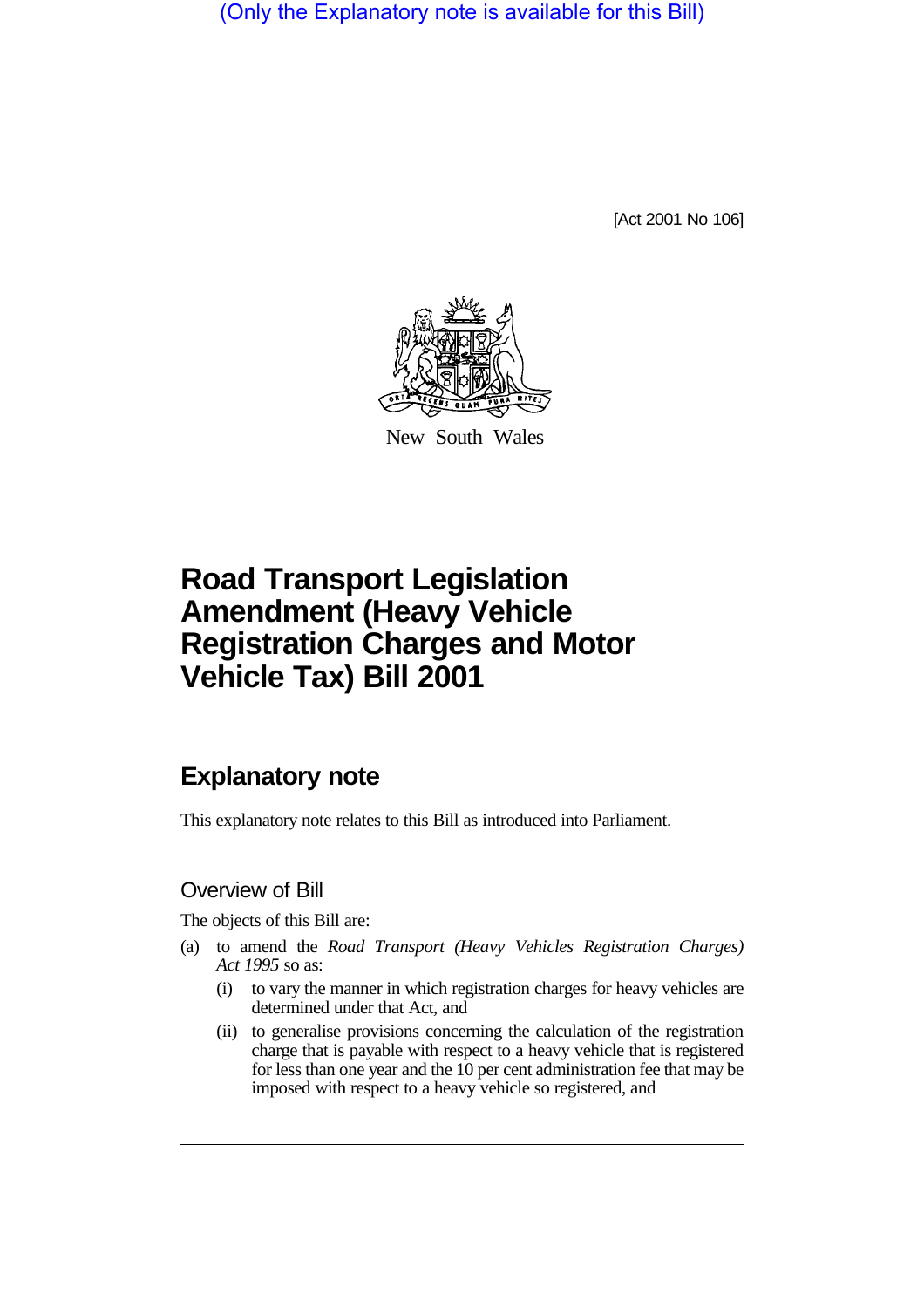Road Transport Legislation Amendment (Heavy Vehicle Registration Charges and Motor Vehicle Tax) Bill 2001 [Act 2001 No 106]

Explanatory note

- (iii) to enable the Minister to grant exemptions from registration charges in respect of heavy vehicles that are registered conditionally under the *Road Transport (Vehicle Registration) Act 1997*, and
- (b) to amend the *Motor Vehicles Taxation Act 1988* so as:
	- (i) to generalise provisions concerning the calculation of the motor vehicle tax that is payable with respect to a motor vehicle that is registered for less than one year and the 10 per cent administration fee that is imposed with respect to a motor vehicle so registered, and
	- (ii) to enable the Minister to grant exemptions from motor vehicle tax in respect of vehicles that are registered conditionally under the *Road Transport (Vehicle Registration) Act 1997*.

### Outline of provisions

**Clause 1** sets out the name (also called the short title) of the proposed Act.

**Clause 2** provides for the commencement of the proposed Act on a day or days to be appointed by proclamation.

**Clause 3** is a formal provision giving effect to the amendments to the *Road Transport (Heavy Vehicles Registration Charges) Act 1995* set out in Schedule 1.

**Clause 4** is a formal provision giving effect to the amendments to the *Motor Vehicles Taxation Act 1988* set out in Schedule 2.

## **Schedule 1 Amendment of Road Transport (Heavy Vehicles Registration Charges) Act 1995**

#### **Variation of heavy vehicle registration charges**

Registration charges and heavy vehicle permit charges are currently fixed under Division 1 of Part 2 on the basis of initial charges set out in Schedule 1. The charges set out in Schedule 1 constitute the charges applicable to the financial year beginning 1 July 2000, while section 9 provides for the annual variation of those charges in accordance with a specified indexation factor. The current provisions are designed to give effect to the *Heavy Vehicles Agreement* entered into between New South Wales and other States and Territories.

**Schedule 1 [1]** substitutes Division 1 of Part 2 (sections 7–10).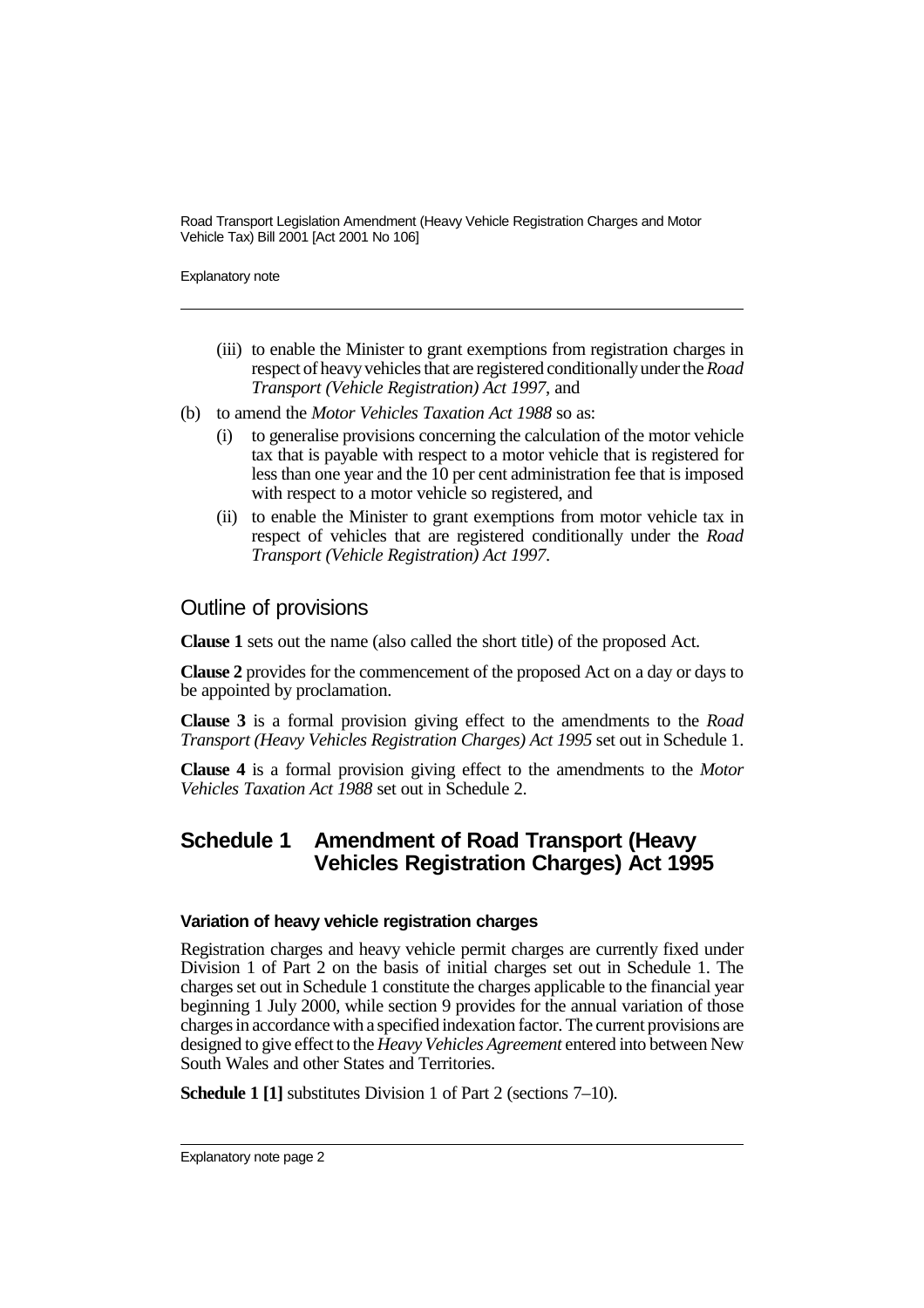Road Transport Legislation Amendment (Heavy Vehicle Registration Charges and Motor Vehicle Tax) Bill 2001 [Act 2001 No 106]

Explanatory note

**Proposed section 7** provides that the annual registration charge for a vehicle or combination of vehicles is the relevant charge set out in proposed Schedule 1, as varied from time to time in accordance with proposed section 9. Any such charge is to be rounded to the nearest dollar.

**Proposed section 8** provides that the heavy vehicle permit charge for a vehicle or combination of vehicles is the relevant charge set out in proposed Schedule 1, as varied from time to time in accordance with proposed section 9. Any such charge is to be rounded to the nearest dollar.

**Proposed section 9** provides that the charges set out in proposed Schedule 1 may be varied by the regulations, but any such variation must not result in charges exceeding those calculated in accordance with procedures approved for the time being by the Australian Transport Council under the *Heavy Vehicles Agreement*, as set out in a notice published by the Minister in the Gazette. The proposed section further provides that any such variation must indicate not only the amount of each charge, as varied, but also the maximum amount set out in the most recent Gazetted notice.

**Proposed section 10** replicates subsections (5)–(7) of existing section 7, which prevent the registration charge for a primary producer's vehicle from exceeding the motor vehicle tax that would be payable for the vehicle were it to be taxed under that Act.

**Schedule 1 [3]** substitutes Part 2 of Schedule 1, so as to bring the base charges set out in that Schedule in line with the base charges currently approved by the Australian Transport Council under the *Heavy Vehicles Agreement*.

#### **Short-term registration**

**Proposed section 7 (2)** and **(3)** (as inserted by **Schedule 1 [1]**) generalise the provisions of that section with respect to the calculation of the registration charge that is payable with respect to a heavy vehicle that is registered for less than one year and the 10 per cent administration fee that is imposed with respect to a motor vehicle so registered.

#### **Exemption for conditionally registered vehicles**

**Schedule 1 [2]** amends section 30 so as to enable the Minister to grant exemptions from registration charges in respect of heavy vehicles that are registered conditionally under the regulations under the *Road Transport (Vehicle Registration) Act 1997*.